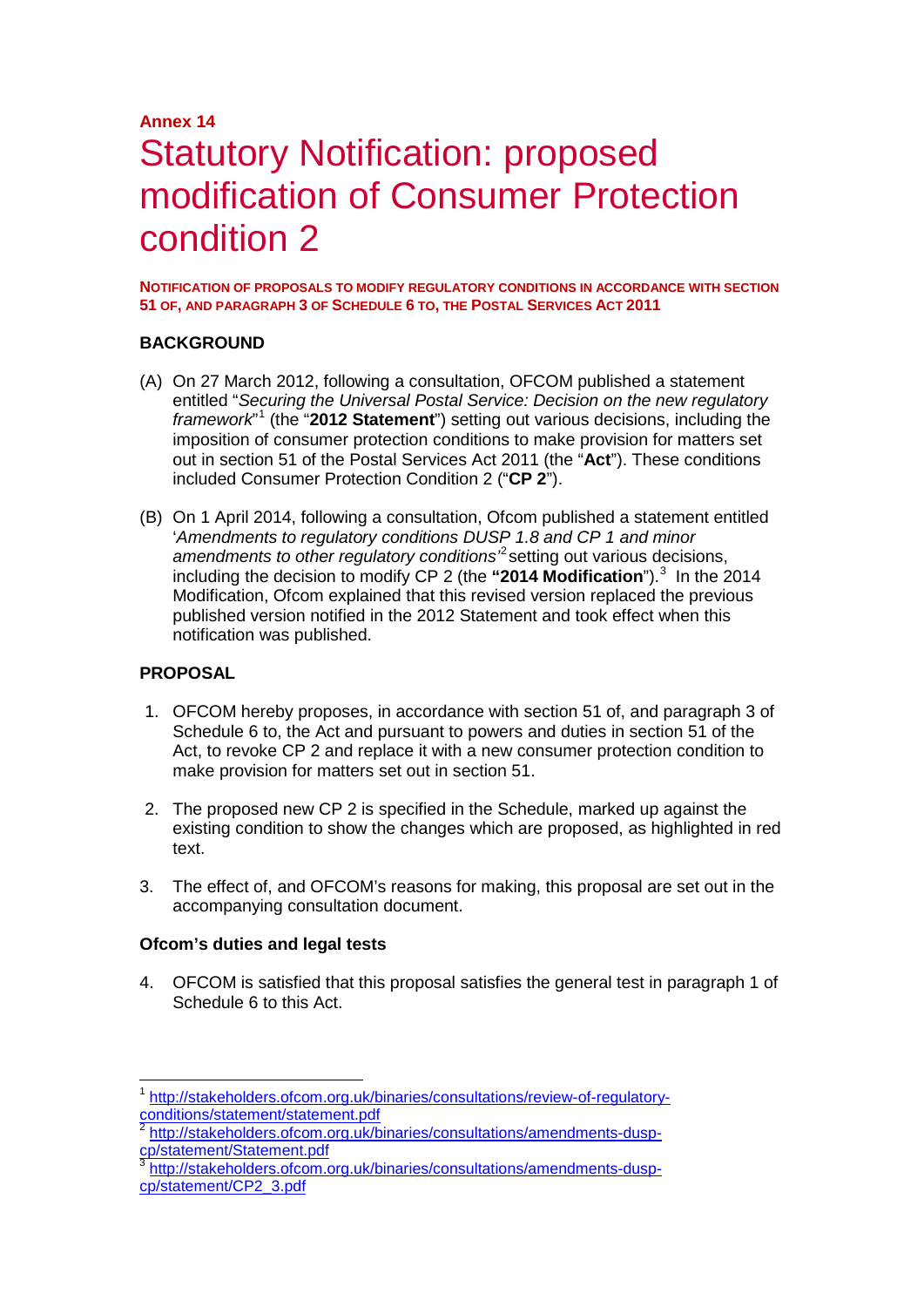5. In making this proposal, OFCOM have considered and acted in accordance with their principal duty in section 29 of the Act and their general duties in section 3 of the Communications Act 2003.

### **Making representations**

- 6. Representations may be made to OFCOM about the proposal set out in this Notification by no later than 3 August 2016.
- 7. Copies of this Notification and the accompanying consultation document have been sent to the Secretary of State in accordance with paragraph 5(1)(a) of Schedule 6 to the Act.
- 8. By virtue of paragraph 3(5) of Schedule 6 to the Act, OFCOM may give effect, with or without modifications, to a proposal with respect to which it has published a notification only if OFCOM has—
	- (a) considered every representation about the proposal that is made to OFCOM within the period specified in this Notification; and
	- (b) had regard to every international obligation of the United Kingdom (if any) which has been notified to OFCOM for this purpose by the Secretary of State.

### **Interpretation**

- 9. Except insofar as the context otherwise requires, words or expressions shall have the meaning assigned to them in this Notification and otherwise any word or expression shall have the same meaning as it has been ascribed for the purpose of Part 3 of the Act or for the purpose of CP 2 (as relevant).
- 10. In this Notification—
	- (a) **"2012 Statement"** has the meaning given to it in recital (A) to this Notification;
	- (b) **"2014 Modification"** has the meaning given to it in recital (B) to this Notification;
	- (c) "**Act**" means the Postal Services Act 2011 (c.5); and
	- (d) "**CP 2**" means consumer protection condition referred to in recital (A) to this Notification as modified and replaced by the 2014 Modification.
- 11. For the purpose of interpreting this Notification—
	- (a) headings and titles shall be disregarded;
	- (b) expressions cognate with those referred to in this Notification shall be construed accordingly;
	- (c) the Interpretation Act 1978 (c. 30) shall apply as if this Notification were an Act of Parliament.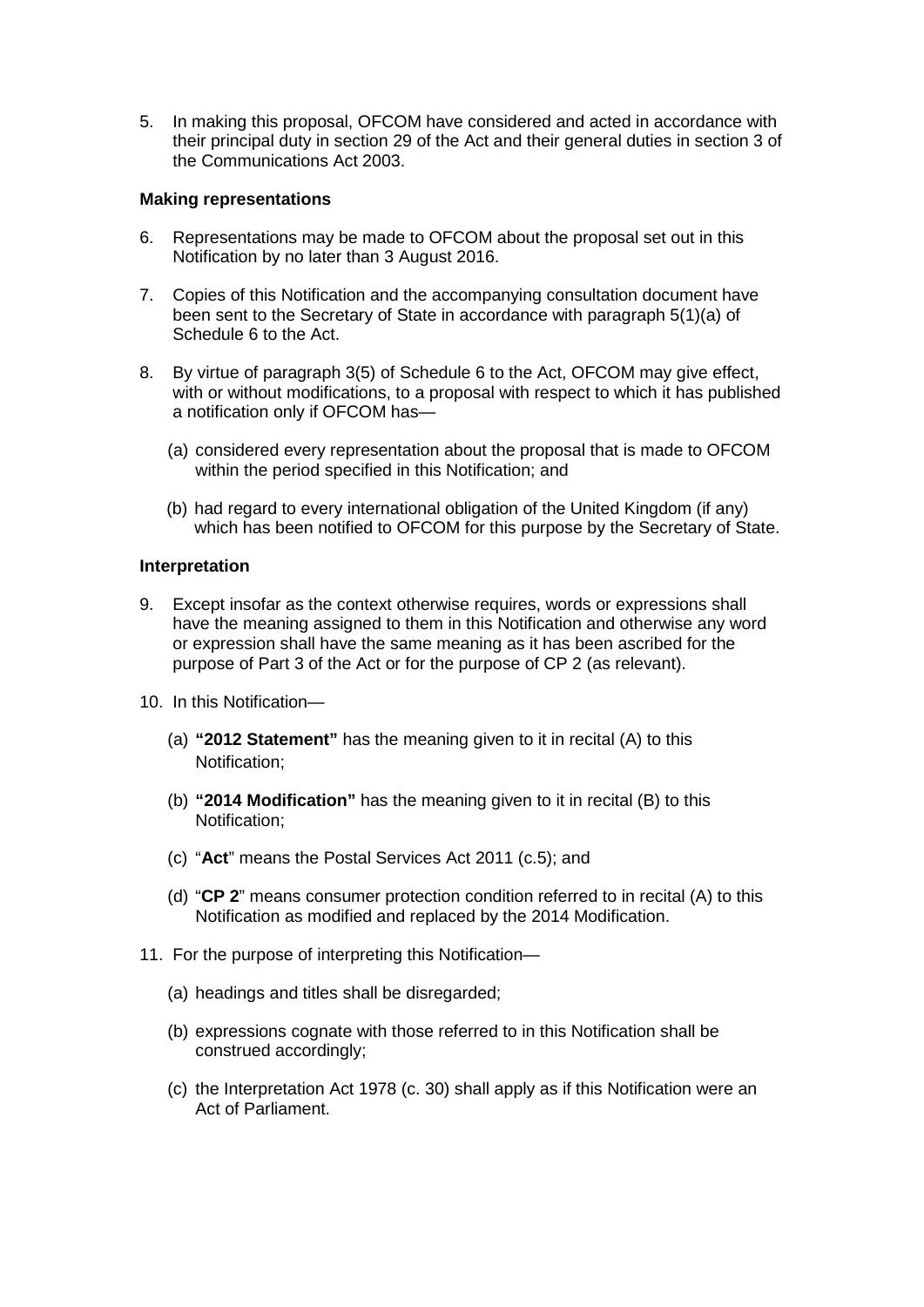12. The Schedule to this Notification shall form part of this Notification.

Signed by

leerley.

## **Jonathan Oxley**

## **Group Director, Competition Group**]

A person duly authorised by OFCOM under paragraph 18 of the Schedule to the Office of Communications Act 2002

24 May 2016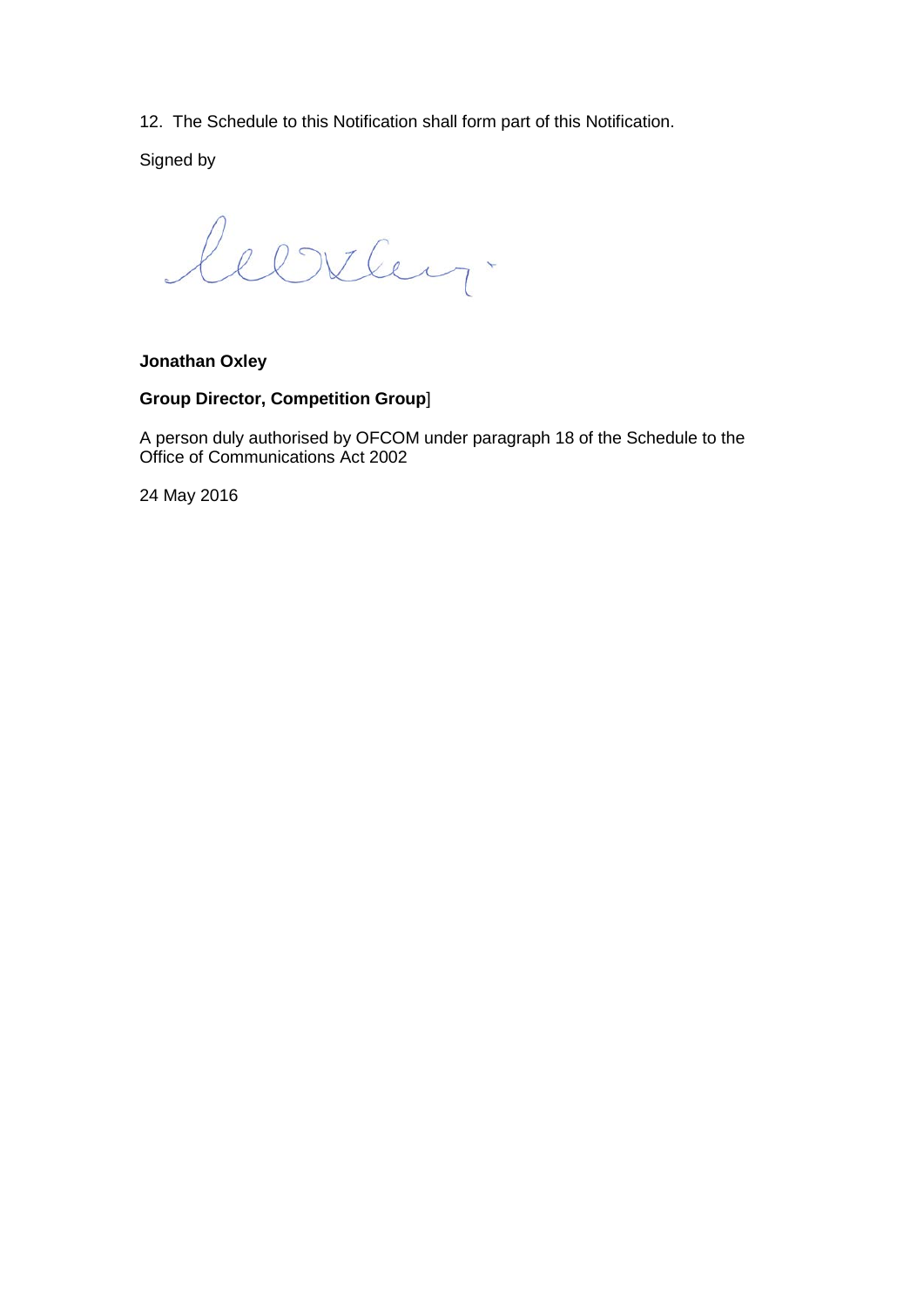# **Schedule**  Proposed modification of CP2

# **CONSUMER PROTECTION CONDITION 2: POSTAL COMMON OPERATIONAL PROCEDURES**

# **1. Application, Definitions and Interpretation**

| $CP$ 2.1.1 | This consumer protection condition ("CP Condition") shall apply to regulated<br>postal operatorsthe universal service provider.                                                                                                                                                                                                                                                                                                                                                                    |
|------------|----------------------------------------------------------------------------------------------------------------------------------------------------------------------------------------------------------------------------------------------------------------------------------------------------------------------------------------------------------------------------------------------------------------------------------------------------------------------------------------------------|
| CP 2.1.2   | In this CP Condition-<br>(a) "Access Indicator" means the Customer Access Indicator and the<br>Royal Mail Access Indicator as those terms are defined in the relevant<br><b>USP Access Agreement:</b>                                                                                                                                                                                                                                                                                              |
|            | (b) "Access Party" means a regulated postal operator (other than the<br>universal service provider) that is party to a USP Access Agreement;                                                                                                                                                                                                                                                                                                                                                       |
|            | (ae) "Act" means the Postal Services Act 2011 (c.5);<br>(bd) "appointed day" means 1 October 2011;                                                                                                                                                                                                                                                                                                                                                                                                 |
|            | (ch) "complainant" means a person who has made a complaint;                                                                                                                                                                                                                                                                                                                                                                                                                                        |
|            | (di) "complaint" means any expression of dissatisfaction made to a postal<br>operator, related to one or more of its products or services or the<br>manner in which the postal operator has dealt with any such<br>expression of dissatisfaction, where a response is explicitly or<br>implicitly required or expected to be provided;                                                                                                                                                             |
|            | (e) "express and secured service" means a service involving the<br>conveyance of postal packets and any incidental services of<br>collecting, sorting and delivering those postal packets which has at<br>least one of the following features:<br>a guarantee for delivery by a certain time or date;<br>i.<br>a facility enabling the sender and the recipient to monitor the<br>ii.<br>progress of a postal packet through the postal operator's<br>network, including confirmation of delivery; |
|            | "intended operator" means the postal operator which, in accordance<br>(f <sup>1</sup> )<br>with arrangements agreed between that regulated postal operator and<br>its customer, is responsible for the conveyance and delivery<br>of relevant letters the Relevant Code Letters;                                                                                                                                                                                                                   |
|            | (gs) "postal facilities" means the physical and human resources deployed<br>by a regulated postal operatorthe universal service provider (and,<br>where relevant, by its contractors and agents) for the purpose of<br>providing postal services;                                                                                                                                                                                                                                                  |
|            | "miscollected letters" means relevant letters which have been<br>(h)                                                                                                                                                                                                                                                                                                                                                                                                                               |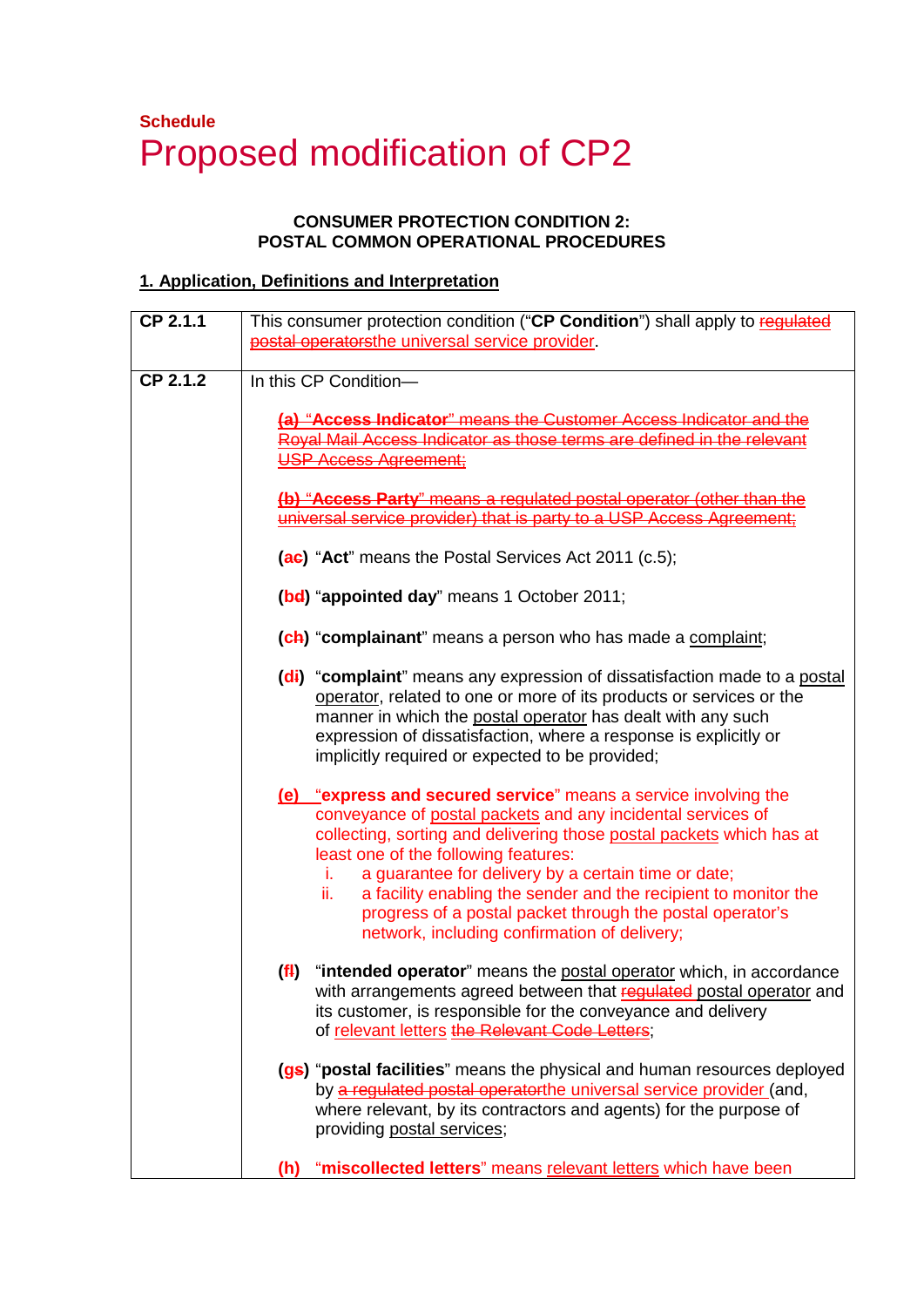|     | collected in error by the <i>universal service</i> provider when it is not<br>the intended operator;                                                                                                                                                                                                                                                                                           |
|-----|------------------------------------------------------------------------------------------------------------------------------------------------------------------------------------------------------------------------------------------------------------------------------------------------------------------------------------------------------------------------------------------------|
| (i) | "misdirected letters" means relevant letters, other than miscollected<br>letters (but, for the avoidance of doubt, including misposted letters),<br>which have entered the postal facilities of the universal service<br>provider when it is not the intended operator in respect of<br>those relevant letters;                                                                                |
| (i) | "misposted letters" means relevant letters which due to customer<br>error have entered the postal facilities of the universal service provider<br>when it is not the intended operator in respect of those relevant letters<br>and which have not been delivered to the relevant addressee;                                                                                                    |
|     | (k) "relevant letter" means a postal packet that is up to no more than<br>353mm in length, up to no more than 250mm in width, up to no more<br>than 25mm thick and which weighs up to no more than 750g;                                                                                                                                                                                       |
| (1) | "relevant postal operator" means a postal operator that provides<br>a relevant postal service;                                                                                                                                                                                                                                                                                                 |
|     | (m) "relevant postal service" means a service of conveying relevant<br>letters from one place to another by post and the incidental services of<br>receiving, collecting, sorting and delivering relevant letters, excluding:                                                                                                                                                                  |
|     | (a) services for which the postal operator has not received any<br>payment, reward, profit or advantage with respect to the<br>conveyance of the relevant letters;                                                                                                                                                                                                                             |
|     | (b) services provided by a charity which comprise solely the<br>collection, conveyance and delivery of Christmas cards;                                                                                                                                                                                                                                                                        |
|     | (c) express and secured services; and                                                                                                                                                                                                                                                                                                                                                          |
|     | (d) services consisting of conveying relevant letters, which have<br>been sent from a location outside of the United Kingdom and<br>which are addressed for delivery to a location outside of the<br>United Kingdom, out of the United Kingdom.                                                                                                                                                |
|     | (e) "Code Identifier" means such mark, number or other identifier unique                                                                                                                                                                                                                                                                                                                       |
|     | to each regulated postal operator as may be allocated and notified to<br>each regulated postal operator from time to time prior to the                                                                                                                                                                                                                                                         |
|     | Appointed Day by the Postal Services Commission or, from the<br><b>Appointed Day, by OFCOM;</b>                                                                                                                                                                                                                                                                                                |
|     | (f) "Code Letter" means                                                                                                                                                                                                                                                                                                                                                                        |
|     | in the case of the universal service provider and a regulated<br><del>(a)</del><br>postal operator acting in the capacity of an Access Party or<br>Intermediary, a postal packet which is no larger than 460mm by<br>610mm by 460mm (or, if a tubular postal packet, the length plus<br>twice the diameter does not exceed 1040mm with a maximum<br>length of 900mm), and no heavier than 2kg; |
|     | (b) in the case of any other regulated postal operator (including an<br>Access Party or Intermediary not acting in the capacity of                                                                                                                                                                                                                                                             |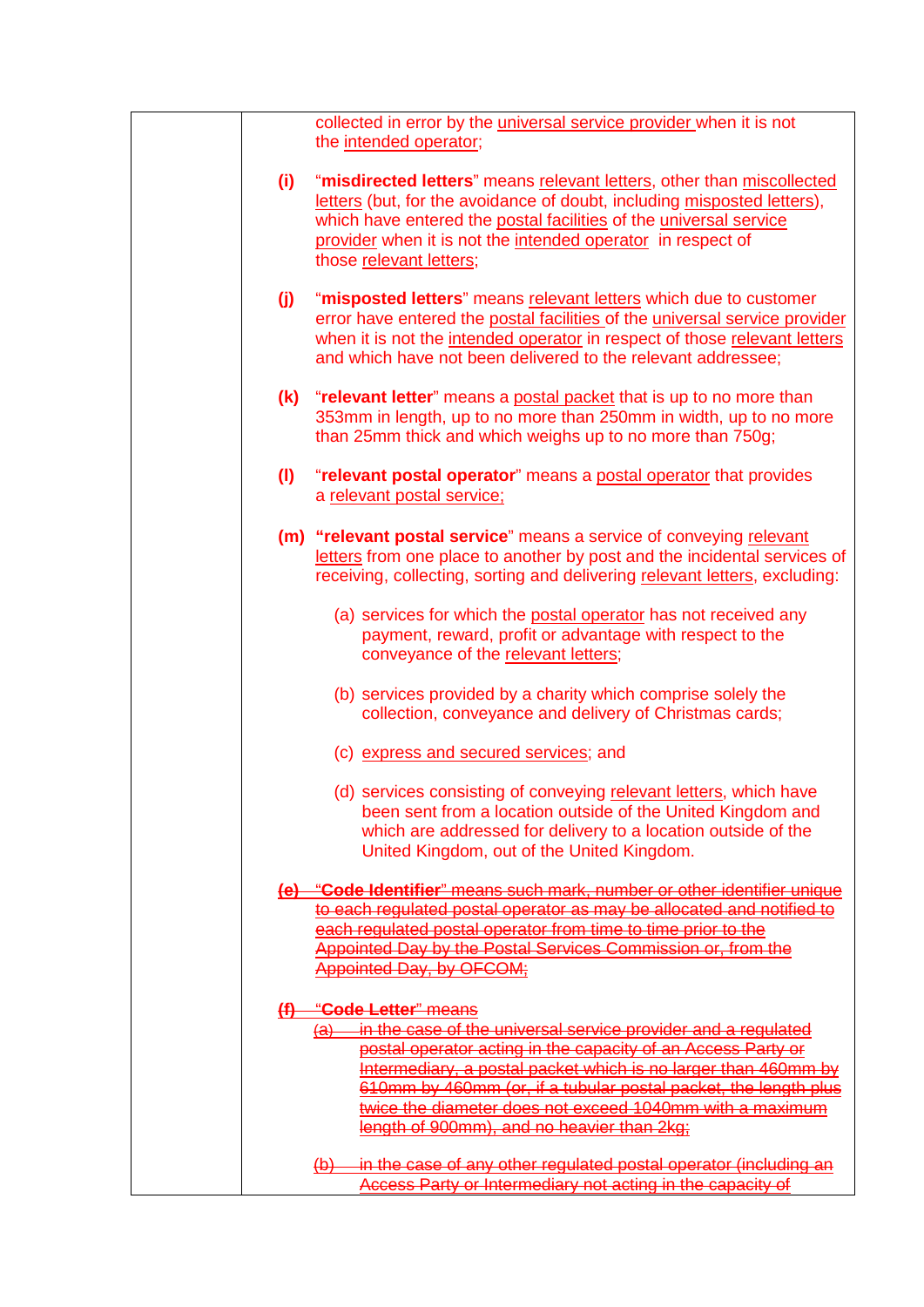| Access Party or Intermediary), a Letter which:                                                                                                                                                                                                                                                                                                                                                                                                                                                                                                                          |
|-------------------------------------------------------------------------------------------------------------------------------------------------------------------------------------------------------------------------------------------------------------------------------------------------------------------------------------------------------------------------------------------------------------------------------------------------------------------------------------------------------------------------------------------------------------------------|
| $\overline{\omega}$<br>is conveyed in consideration of a payment of not more<br>than £1 made by or on behalf of the person for whom it is<br>conveyed; and                                                                                                                                                                                                                                                                                                                                                                                                              |
| $(ii)$ weighs less than 350 grams;                                                                                                                                                                                                                                                                                                                                                                                                                                                                                                                                      |
| (c) any postal packet deemed to be a Code Letter in accordance<br>with CP 2.3.12 of this CP Condition;                                                                                                                                                                                                                                                                                                                                                                                                                                                                  |
| (a) "Code Objectives" means the objectives set out in CP 2.3.1;                                                                                                                                                                                                                                                                                                                                                                                                                                                                                                         |
| "Consumer Advocacy Bodies" means Citizens Advice, Citizens<br>$\theta$<br>Advice Scotland and the General Consumer Council for Northern<br>Ireland;                                                                                                                                                                                                                                                                                                                                                                                                                     |
| (k) "Indicator" means in the case of an Access Party acting in that<br>capacity, the relevant Access Indicator, and in all other cases, a<br>payment indicator such as PPI:                                                                                                                                                                                                                                                                                                                                                                                             |
| (m) "Intermediary" means a an access operator or any other postal<br>operator that hands over postal packets to another postal operator<br>(including but not limited to the universal service provider) for<br>subsequent conveyance and delivery to the intended recipients of the<br>postal packetsregulated postal operator (other than an Access Party)<br>that is party to arrangements with the universal service provider under<br>which that regulated postal operator delivers Postal Packets to the<br>universal service provider for subsequent conveyance; |
| (n) "Letter" has the meaning ascribed to it in the Act but excludes<br><u>parcels;</u>                                                                                                                                                                                                                                                                                                                                                                                                                                                                                  |
| (o) "Miscollected Code Letters" means Code Letters which have been<br>collected in error by a regulated postal operator which is not the<br>Intended Operator;                                                                                                                                                                                                                                                                                                                                                                                                          |
| (p) "Misdirected Code Letters" means Code Letters, other than<br>Miscollected Code Letters (but, for the avoidance of doubt, including<br>Misposted Code Letters), which have entered the Postal Facilities of a<br>regulated postal operator which is not the Intended Operator in<br>respect of those Code Letters;                                                                                                                                                                                                                                                   |
| (q) "Misposted Code Letters" means Code Letters which due to<br>customer error have entered the Postal Facilities of a regulated postal<br>operator which is not the Intended Operator in respect of those Code<br>Letters and which have not been delivered to the relevant addressee:                                                                                                                                                                                                                                                                                 |
| (r) "Postal Common Operational Procedures Code" means the Code<br>of Practice in section 3 of this Condition;                                                                                                                                                                                                                                                                                                                                                                                                                                                           |
| (t) Postal Packet" has the meaning ascribed to it in the Act but excludes<br>parcels;                                                                                                                                                                                                                                                                                                                                                                                                                                                                                   |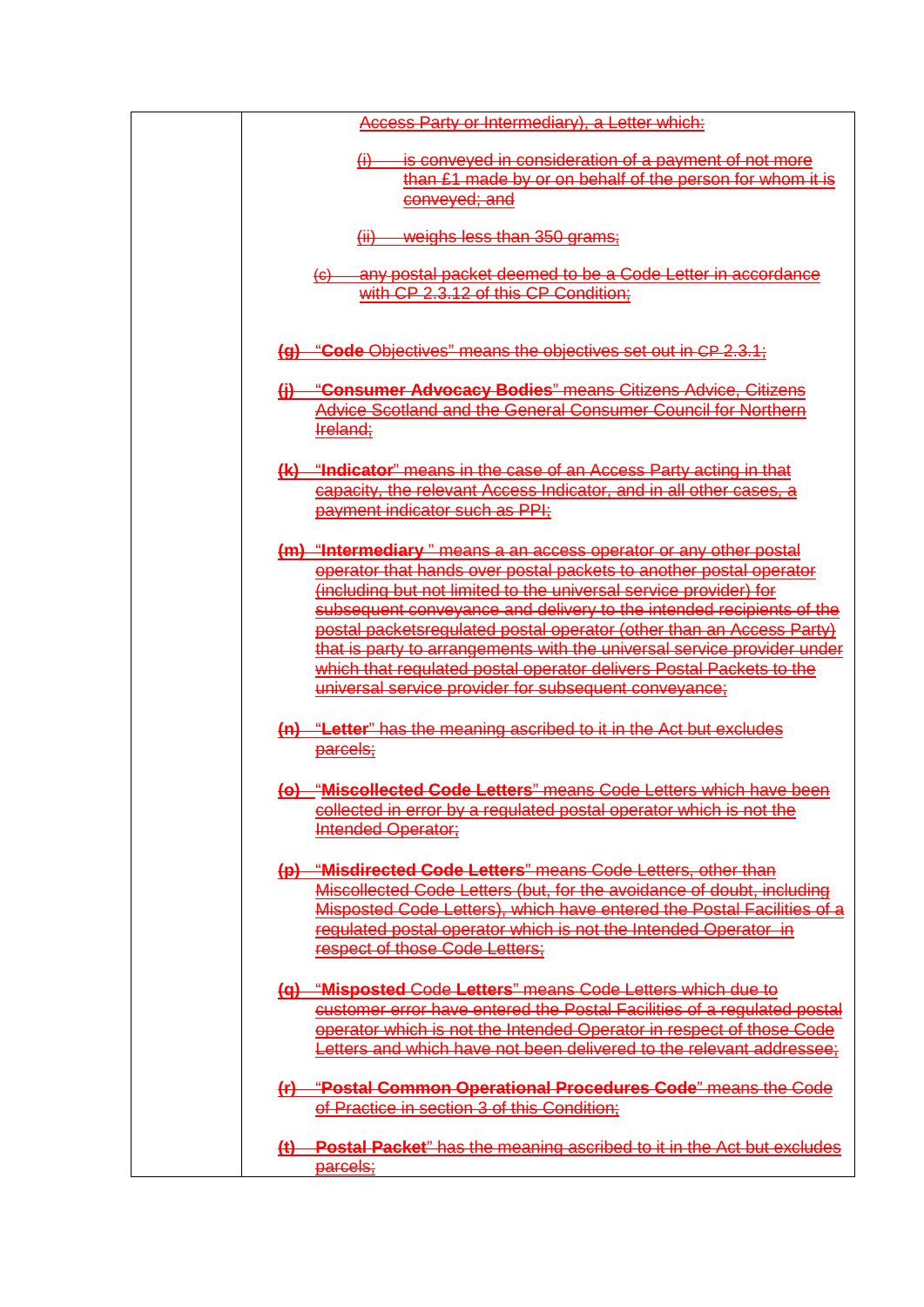|          | (u) "Prohibited Code Letters" means any postal packet which contains<br>items and/or material prohibited or restricted by the Scheme: |  |  |
|----------|---------------------------------------------------------------------------------------------------------------------------------------|--|--|
|          |                                                                                                                                       |  |  |
|          | (v) "public holiday" means a Christmas Day, Good Friday and a day                                                                     |  |  |
|          | which is a bank holiday under the Banking and Financial Dealings Act                                                                  |  |  |
|          | 4974:                                                                                                                                 |  |  |
|          | (w) "Receiving Operator" means the regulated postal operator whose                                                                    |  |  |
|          | Postal Facilities the Relevant Code Letters (in respect of which it is                                                                |  |  |
|          | not the Intended Operator) have entered;                                                                                              |  |  |
|          | (x) "regulated postal operator" means a postal operator which provides                                                                |  |  |
|          | services in relation to which, had those services been carried out prior                                                              |  |  |
|          | to the appointed day, it would have been required to hold a licence                                                                   |  |  |
|          | under the Postal Services Act 2000;                                                                                                   |  |  |
|          | (y) "Relevant Code Letters" means Miscollected Code Letters or                                                                        |  |  |
|          | Misdirected Code Letters, as the case may be;                                                                                         |  |  |
|          |                                                                                                                                       |  |  |
|          | (z) "regulatory condition" means any condition of authorisation set by<br>OFCOM under the Act;                                        |  |  |
|          |                                                                                                                                       |  |  |
|          | (aa) "Royal Mail" means Royal Mail Group Limited (registered number                                                                   |  |  |
|          | 4138203);                                                                                                                             |  |  |
|          | (bb) "Scheme" means the Successor Postal Services Company Inland                                                                      |  |  |
|          | Letter Post Scheme 2001 made pursuant to section 89 of the Postal                                                                     |  |  |
|          | Services Act 2000 (or other comparable scheme made pursuant to                                                                        |  |  |
|          | that section);                                                                                                                        |  |  |
|          | (cc) "Sender" in relation to any letter or other communication, means the                                                             |  |  |
|          | person whose communication it is:                                                                                                     |  |  |
|          | (dd) "Voluntary Code Letter" means any Postal Packet (other than a                                                                    |  |  |
|          | Prohibited Code Letter) which is not a Code Letter for the purposes of                                                                |  |  |
|          | paragraph (b) of the definition of Code Letter but which is no larger                                                                 |  |  |
|          | than 460mm by 610mm by 460mm (or, if a tubular Postal Packet, the                                                                     |  |  |
|          | length plus twice the diameter does not exceed 1040mm with a                                                                          |  |  |
|          | maximum length of 900mm), and no heavier than 2kg.                                                                                    |  |  |
| CP 2.1.3 | For the purpose of interpreting this CP Condition-                                                                                    |  |  |
|          | (a) except in so far as the context otherwise requires, any word or expression                                                        |  |  |
|          | shall have the meaning set out in CP 2.1.2 above and otherwise the same                                                               |  |  |
|          | meaning as it has been ascribed for the purpose of Part 3 of the Act <sup>4</sup> ;                                                   |  |  |
|          |                                                                                                                                       |  |  |
|          | headings and titles shall be disregarded;<br>(b)                                                                                      |  |  |
|          | expressions cognate with those referred to in this CP Condition shall be<br>(c)                                                       |  |  |

<span id="page-6-0"></span>The matable for information identifying such defined terms is provided at the end of this condition. This table is intended only as a guide and does not form a part of this condition. We make no representations as to its accuracy or completeness.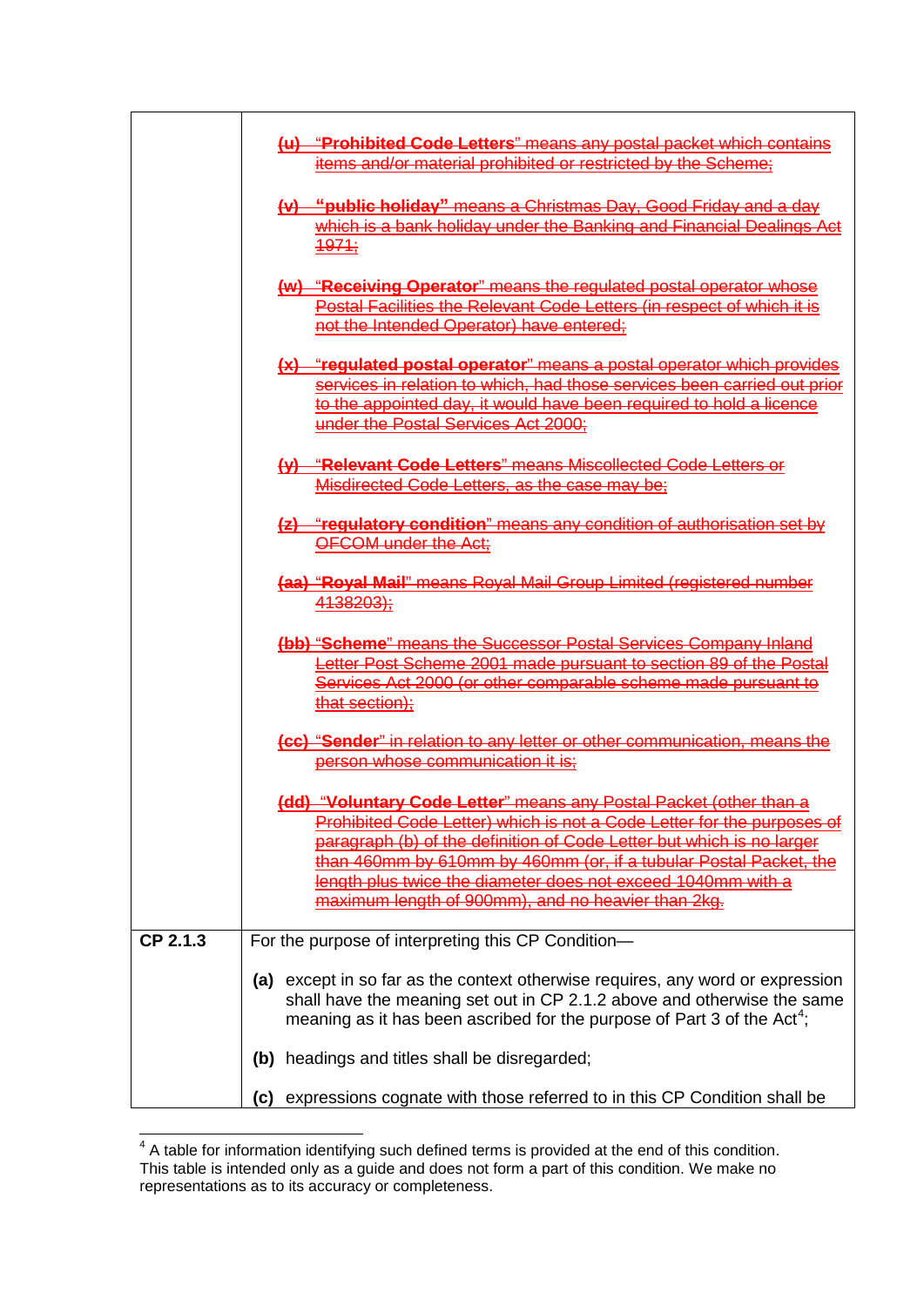|     | construed accordingly;                                                                                                                                                                                             |
|-----|--------------------------------------------------------------------------------------------------------------------------------------------------------------------------------------------------------------------|
|     | (d) the Interpretation Act 1978 (c. 30) shall apply as if this CP Condition were<br>an Act of Parliament;                                                                                                          |
| (e) | references to a day are references to a period of twenty-four hours<br>beginning with one midnight and ending with the next, which period shall<br>be treated to include a Saturday, a Sunday and public holidays. |

## **2. Obligation to have procedures relating to miscollected letters and misdirected letters abide by the Postal Common Operational Procedures Code**

| <b>CP 2.2.1</b> | The universal service provider shall establish, maintain and adhere to policies<br>and procedures for the purpose of achieving the following objectives:<br>(a) ensuring that miscollected letters and misdirected letters are:<br>returned to the intended operator; or<br>Ĺ.<br>ii.<br>if such return is not reasonably practicable, otherwise handled<br>(including, where appropriate and agreed with the intended<br>operator, delivered to the intended recipient),<br>in either case in an efficient, economic and timely manner; and<br>(b) ensuring complaints or other enquiries (including from customers) in<br>relation to relevant letters made to the universal service provider which is<br>not the postal operator to which the complaint or other enquiry should<br>have been made, are handled in an efficient, economic and timely<br>manner and in accordance with the requirements of CP 2.4. |  |  |
|-----------------|---------------------------------------------------------------------------------------------------------------------------------------------------------------------------------------------------------------------------------------------------------------------------------------------------------------------------------------------------------------------------------------------------------------------------------------------------------------------------------------------------------------------------------------------------------------------------------------------------------------------------------------------------------------------------------------------------------------------------------------------------------------------------------------------------------------------------------------------------------------------------------------------------------------------|--|--|
| CP 2.2.1        | Unless OFCOM otherwise consent, each regulated postal operator shall comply<br>with the Postal Common Operational Procedures Code.                                                                                                                                                                                                                                                                                                                                                                                                                                                                                                                                                                                                                                                                                                                                                                                  |  |  |
| CP 2.2.2        | Unless OFCOM otherwise consent, a regulated postal operator shall become<br>and remain a party to the Postal Common Operational Procedures Agreement<br>which shall apply insofar as:                                                                                                                                                                                                                                                                                                                                                                                                                                                                                                                                                                                                                                                                                                                               |  |  |
|                 | it is consistent with, and deals with matters not provided for in, the<br>$\left(\mathbf{a}\right)$<br>terms and conditions of any Access Agreement, Intermediary<br>Agreement, USP Access Agreement or Access Code to which<br>the regulated postal operator is a party; and                                                                                                                                                                                                                                                                                                                                                                                                                                                                                                                                                                                                                                       |  |  |
|                 | the regulated postal operator has not established alternative<br>$\leftrightarrow$<br>arrangements with other regulated postal operators relating to the<br>treatment of misdirected mail and miscollected mail.                                                                                                                                                                                                                                                                                                                                                                                                                                                                                                                                                                                                                                                                                                    |  |  |
| <b>CP 2.2.3</b> | Unless OFCOM otherwise consent, a regulated postal operator shall at all times<br>refrain from acting in a manner which is inconsistent with the Code Objectives or<br>which is likely to prejudice the effective functioning of the Postal Common<br><b>Operational Procedures Code;</b>                                                                                                                                                                                                                                                                                                                                                                                                                                                                                                                                                                                                                           |  |  |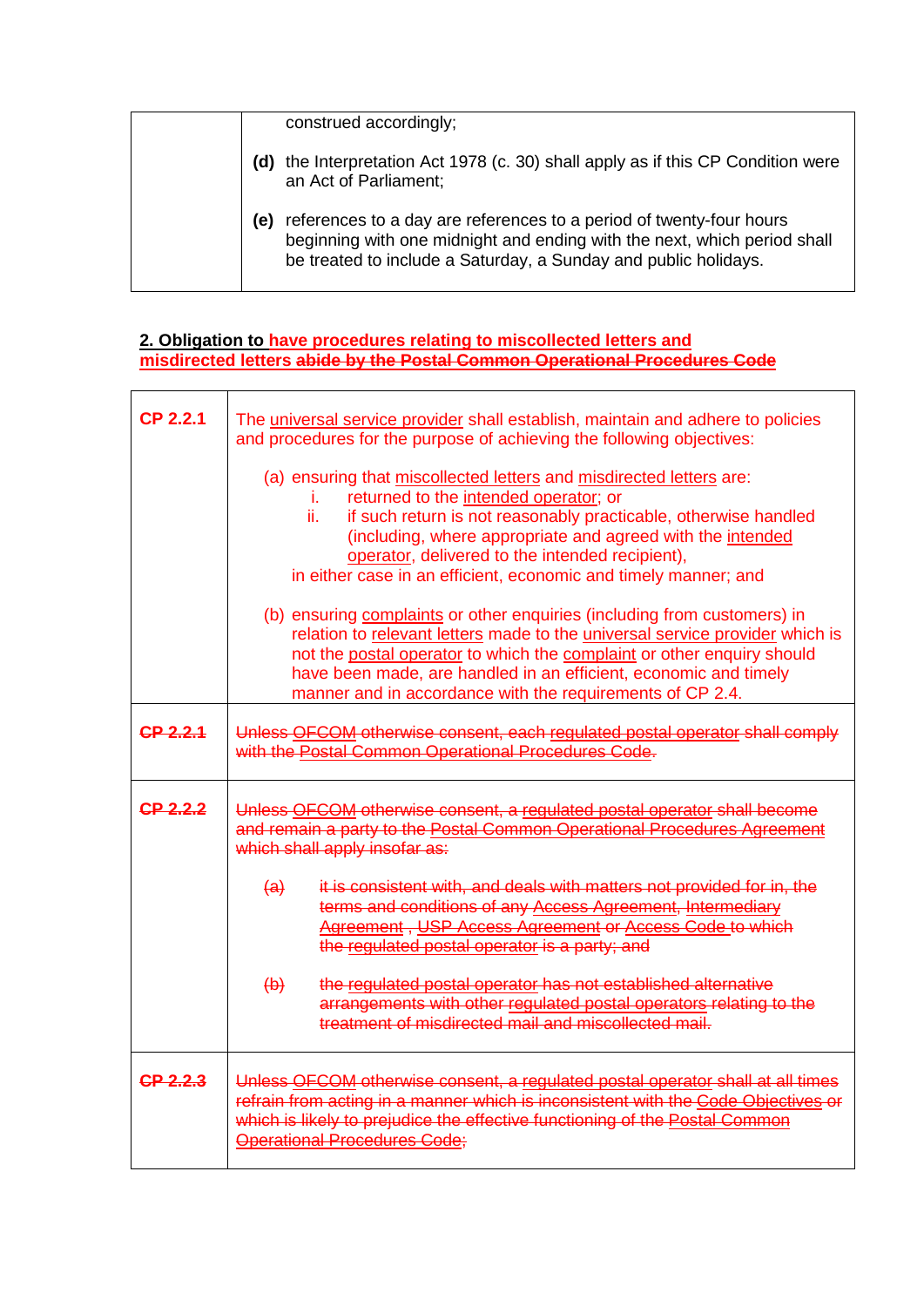| CP 2.2.4 | If nominated by OFCOM by direction in writing given for the purposes of this<br>Condition generally to the office of Secretary of the Postal Common Operational<br>Procedures Agreement, perform the functions of that office in an efficient, timely,<br>impartial and professional manner, subject to reimbursement by OFCOM of the<br>costs reasonably incurred in the discharge of those functions. |
|----------|---------------------------------------------------------------------------------------------------------------------------------------------------------------------------------------------------------------------------------------------------------------------------------------------------------------------------------------------------------------------------------------------------------|
| CP 2.2.5 | The Postal Common Operational Procedures Agreement shall be modified in<br>accordance with this paragraph if:                                                                                                                                                                                                                                                                                           |
|          | (a) OFCOM have received a proposal to change the Postal Common<br>Operational Procedures Agreement from a person entitled under its provisions to<br>make such a proposal, and                                                                                                                                                                                                                          |
|          | (b) that proposal has been submitted to OFCOM in the manner, and<br>containing the information, provided for in the Postal Common Operational<br>Procedures Agreement, and                                                                                                                                                                                                                              |
|          | $(e)$ OFCOM:                                                                                                                                                                                                                                                                                                                                                                                            |
|          | (i) are of the opinion that modification of the Postal Common Operational<br>Procedures Agreement in the manner proposed will enable the Code Objectives<br>better to be fulfilled and that such modification is consistent with its statutory<br>duties.                                                                                                                                               |
|          | (ii) have given notice of the proposed modification in accordance with CP<br>$2.2.6$ and $2.2.7$ ;                                                                                                                                                                                                                                                                                                      |
|          | (iii) have considered any representations made in accordance with that<br>notice and not withdrawn; and                                                                                                                                                                                                                                                                                                 |
|          | $(iv)$ have directed by a direction given for the purpose of this Condition<br>generally that the proposed modification be made.                                                                                                                                                                                                                                                                        |
| CP 2.2.6 | A notice under CP 2.2.5(c)(ii) shall be in accordance with this paragraph if it<br>states:                                                                                                                                                                                                                                                                                                              |
|          | that OFCOM propose to make the modification;<br><del>(a)</del>                                                                                                                                                                                                                                                                                                                                          |
|          | the effect of the proposed modification;<br>$\left(\mathsf{b}\right)$                                                                                                                                                                                                                                                                                                                                   |
|          | the reasons for the proposed modification; and<br>(e)                                                                                                                                                                                                                                                                                                                                                   |
|          | (d) the period (of not less than 28 days starting with the date of publication of<br>the notice) within which representations may be made in relation to the proposed<br>modification.                                                                                                                                                                                                                  |
| CP 2.2.7 | A notice under CP 2.2.5(c)(ii) shall be in accordance with this paragraph if it is<br>given by:                                                                                                                                                                                                                                                                                                         |
|          | (a) serving a copy of the notice on each of the parties to the Postal Common<br>Operational Procedures Agreement as at the date of such notice and on                                                                                                                                                                                                                                                   |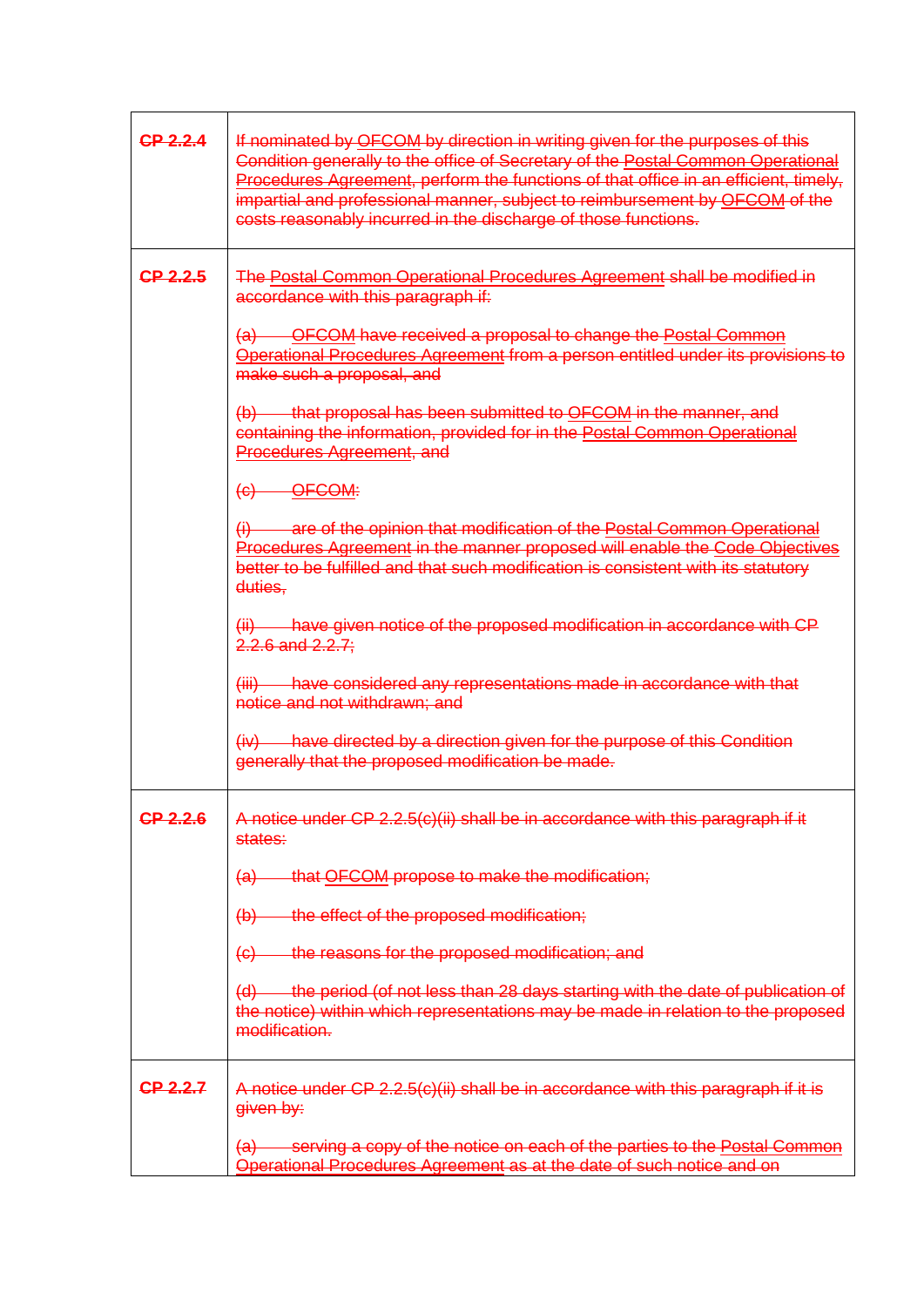| the Consumer Advocacy Bodies, and                                                                                                                                                                                                      |
|----------------------------------------------------------------------------------------------------------------------------------------------------------------------------------------------------------------------------------------|
| publishing the notice in such manner as OECOM consider appropriate for<br>the nurnese of bringing the metters included in the notice to the ettention of<br><u>the barbood or binging th</u><br>persons likely to be affected by them. |

# **3. Arrangements with relevant postal operators**

| <b>CP 2.3.1</b> | The universal service provider shall use all reasonable endeavours to<br>enter into arrangements with relevant postal operators for the purposes<br>of meeting the objectives set out in CP 2.2.1(a). Those arrangements<br>must:<br>(a) be on fair and reasonable terms and conditions, including charges;<br>and                                                                                                       |
|-----------------|--------------------------------------------------------------------------------------------------------------------------------------------------------------------------------------------------------------------------------------------------------------------------------------------------------------------------------------------------------------------------------------------------------------------------|
|                 | (b) not include a charge for the return of miscollected letters to<br>the intended operator.                                                                                                                                                                                                                                                                                                                             |
| <b>CP 2.3.2</b> | The universal service provider shall prepare, publish and maintain<br>standard terms and conditions for arrangements to achieve the objectives<br>of CP 2.2.1(a).                                                                                                                                                                                                                                                        |
| CP 2.3.3        | The universal service provider shall comply with any direction made<br>by <b>OFCOM</b> requiring it to:<br>(a) adopt such policies or procedures;<br>(b) enter into or amend the terms of conditions of any arrangements<br>required by CP 2.3.1; or<br>(c) take any such other steps as <b>OFCOM</b> considers necessary,<br>for the purposes of facilitating the achievement of the objectives set out in<br>CP 2.2.1. |

# **4. Customer service enquiries**

| <b>CP 2.4.1</b> | The policies and procedures that the universal service provider has in<br>place in order to meet the objective set out in CP 2.2.1(b) shall ensure<br>that:                                                                                                                                                                                                                                                                                                                                                                             |  |  |
|-----------------|-----------------------------------------------------------------------------------------------------------------------------------------------------------------------------------------------------------------------------------------------------------------------------------------------------------------------------------------------------------------------------------------------------------------------------------------------------------------------------------------------------------------------------------------|--|--|
|                 | (a) complaints or other enquiries it receives in relation to relevant<br>letters which should have been made to another relevant<br>postal operator are treated with the same degree of care and<br>importance that it would if the complaint or other enquiry had<br>been made to that relevant postal operator;<br>(b) an explanation is given to the complainant that<br>the complainant should contact the relevant postal operator;<br>and<br>(c) the complainant is given the contact details of<br>the relevant postal operator. |  |  |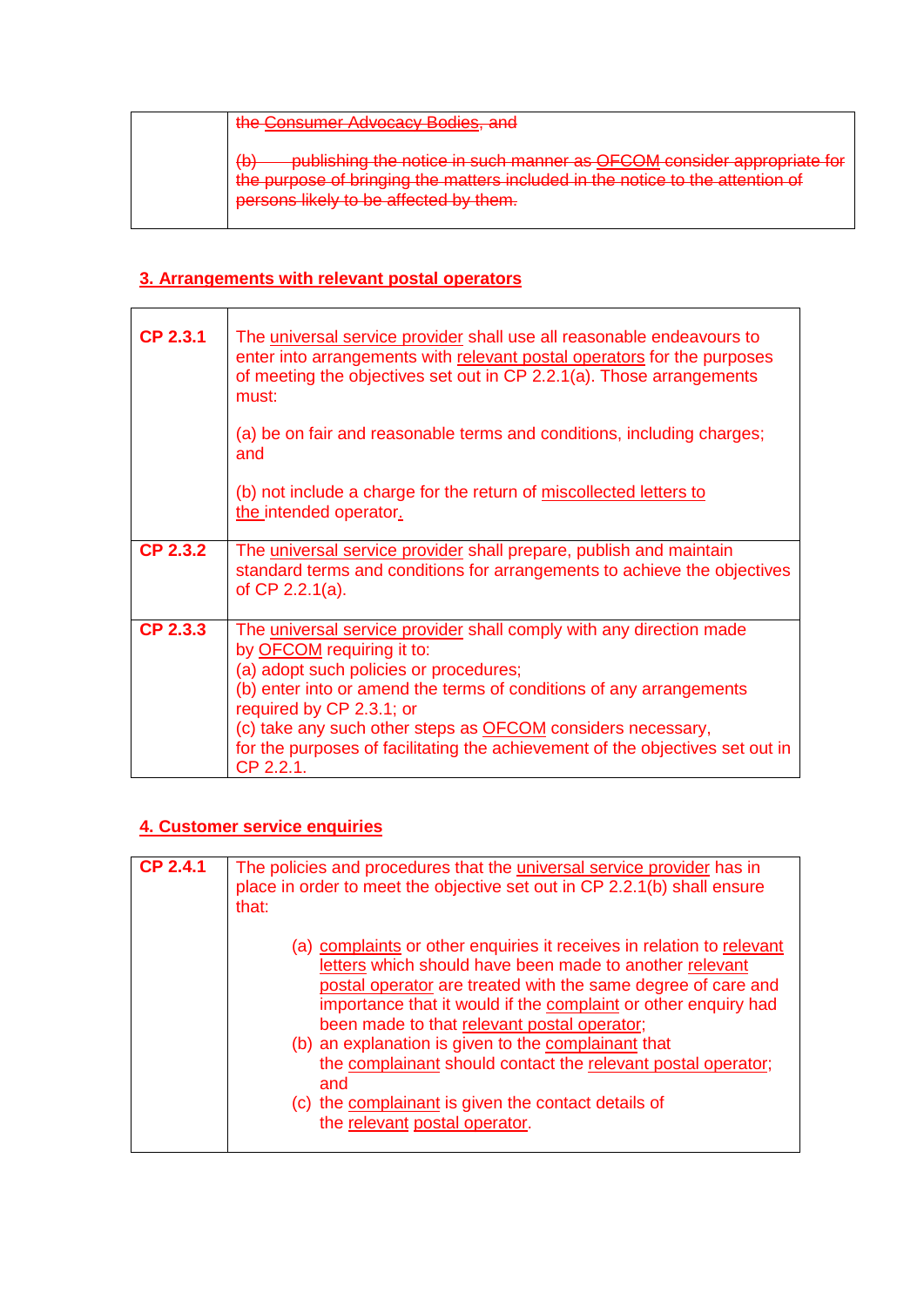# **5. Obligation to keep records**

| CP 2.5.1        | The universal service provider shall keep records of:<br>(a) any misdirected letters or miscollected letters which it has handled in<br>accordance with this condition CP 2; and<br>(b) any charges it has made to the intended operator in respect of<br>returning or otherwise handling misdirected letters,<br>for a period of three years following the date on which it handled<br>the misdirected letters or miscollected letters. |
|-----------------|------------------------------------------------------------------------------------------------------------------------------------------------------------------------------------------------------------------------------------------------------------------------------------------------------------------------------------------------------------------------------------------------------------------------------------------|
| <b>CP 2.5.2</b> | The universal service provider shall provide copies of any records made<br>for the purposes of CP 2.5.1 as soon as reasonably practicable in<br>response to a request by <b>OFCOM</b> for such records.                                                                                                                                                                                                                                  |

## *Table of terms defined in the Act*

*This table is provided for information and does not form a part of this condition. We make no representations as to its accuracy or completeness. Please refer to the Act.*

| <b>Defined term</b>                                   | <b>Section of the Act</b>         |  |
|-------------------------------------------------------|-----------------------------------|--|
| <b>OFCOM</b>                                          | 90                                |  |
| postal operator                                       | 27(3)                             |  |
| postal packet                                         | 27(2)                             |  |
| postal services                                       | 27/1                              |  |
| universal service provider                            | 65(1) and Schedule 9, paragraph 3 |  |
| <del>user</del>                                       | 65(1)                             |  |
| A. The Beatel Assumed Advanced and Based June - Assle |                                   |  |

**3. The Postal Common Operational Procedures Code**

### **Introduction**

CP 2.3.1 This is the Code of Practice covering common operational procedures for handling misdirected or miscollected mail and misdirected complaints or other enquiries. Its purpose is to achieve the following objectives in respect of such matters (the "**Code Objectives"**):

(a) the furtherance of the interests of users of postal services;

(b) ensuring that Miscollected Code Letters and Misdirected Code Letters are:

(i) returned to the Intended Operator; or

(ii) if such return is not reasonably practicable, otherwise handled (including, where appropriate, delivered to the intended user)

in either case in an efficient, economic and timely manner;

(c) ensuring complaints or other enquiries (including from customers) in relation to Code Letters made to a regulated postal operator which is not the regulated postal operator to which the complaint or other enquiry should have been made, are handled in an efficient. economic and timely manner; and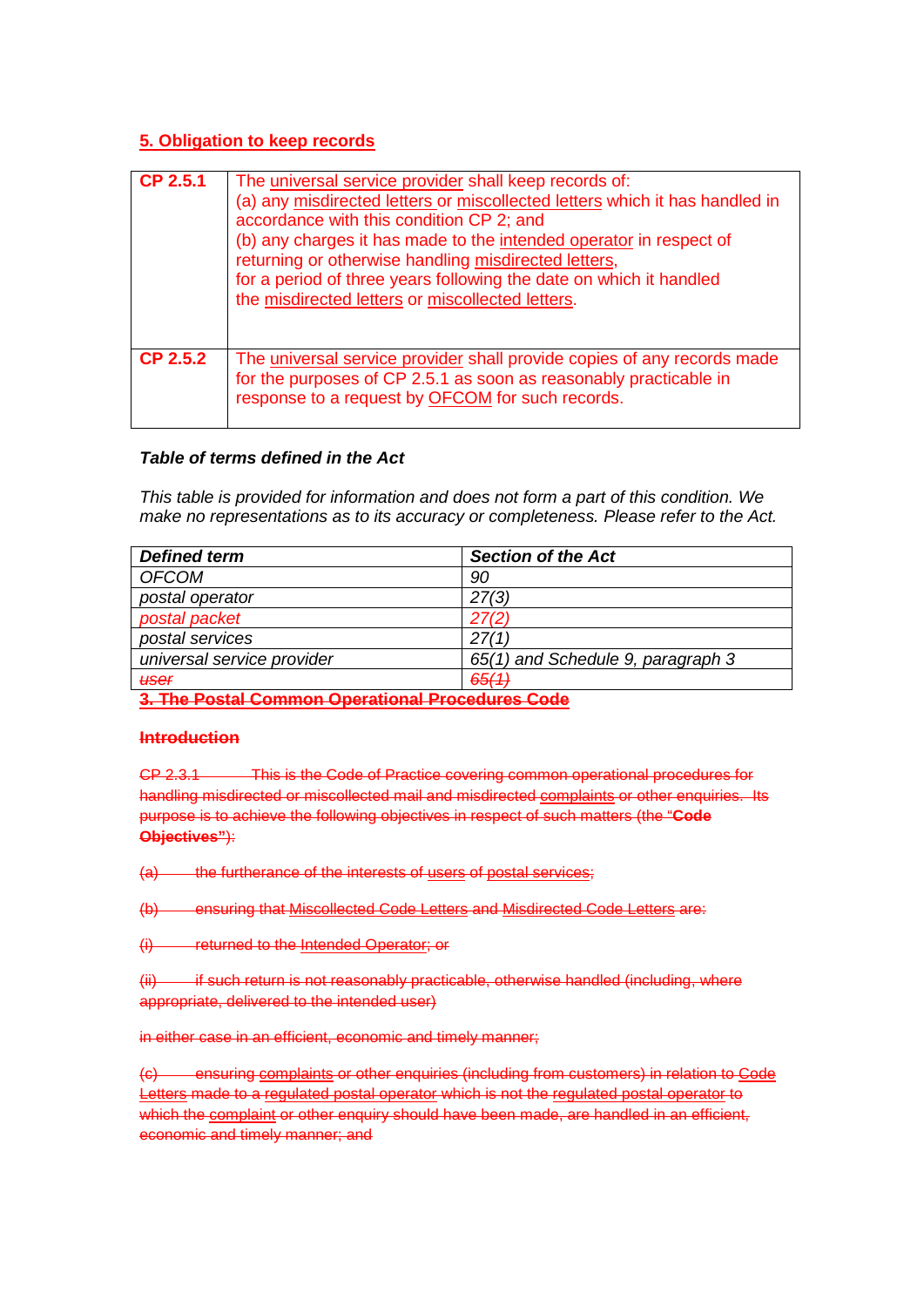so far as is consistent with sub-paragraphs  $(a)$  to  $(c)$ , the promotion of effective competition between regulated postal operators.

CP 2.3.2 The Code sets out the requirements and procedures to be followed in order to satisfy the Code Objectives.

CP 2.3.3 This Code applies to all regulated postal operators. Compliance is obligatory for all regulated postal operators in accordance with regulatory conditions.

CP 2.3.4 Regulated postal operators will need to enter into contractual arrangements separate to this Code in order to comply with and give effect to the provisions of the Code: for example, day-to-day arrangements for the repatriation of misdirected mail and any charges payable for that service will need to be established. Regulated postal operators are required to be party to a separate "default agreement" – the Postal Common Operational Procedures Agreement – so as to ensure that in the absence of any bespoke negotiated arrangements between regulated postal operators, regulated postal operators will be able to comply with this Code.

CP 2.3.5 This Code shall not be interpreted in any way which is inconsistent with the Code Objectives.

### **Code Identifier and voluntary application of the Code**

#### *General*

- CP 2.3.6 Subject to CP 2.3.7 CP 2.3.12, each regulated postal operator must take all reasonable steps:
	- (a) to ensure that its Code Identifier is clearly and legibly marked in accordance with industry practice on each Code Letter in respect of which it is the Intended Operator;
	- (b) not to mark its Code Identifier on any Postal Packet (which for the purposes of CP 2.3.6 - CP 2.3.12 includes parcels) in respect of which it is the Intended Operator which is not a Code Letter.

*The universal service provider*

- CP 2.3.7 Royal Mail will be taken to have satisfied its obligations under CP 2.3.6(a) if a Code Letter in respect of which Royal Mail is the Intended Operator bears:
	- (a) a Royal Mail postage stamp; or
	- (b) a mark or impression which includes the words "Royal Mail" or other reasonably recognisable Royal Mail text or symbol.
- CP 2.3.8 In relation to all other Code Letters in respect of which Royal Mail is the Intended Operator which do not meet the requirements of CP 2.3.7, Royal Mail must comply with CP 2.3.6(a).

### *Access Parties and Intermediaries*

- CP 2.3.9 An Access Party or Intermediary will be taken to have satisfied its obligations under CP 2.3.6(a) if a Code Letter in respect of which the Access Party or Intermediary is the Intended Operator, is marked with that Access Party's or Intermediary's Indicator.
- CP 2.3.10 In relation to all other Code Letters in respect of which an Access Party or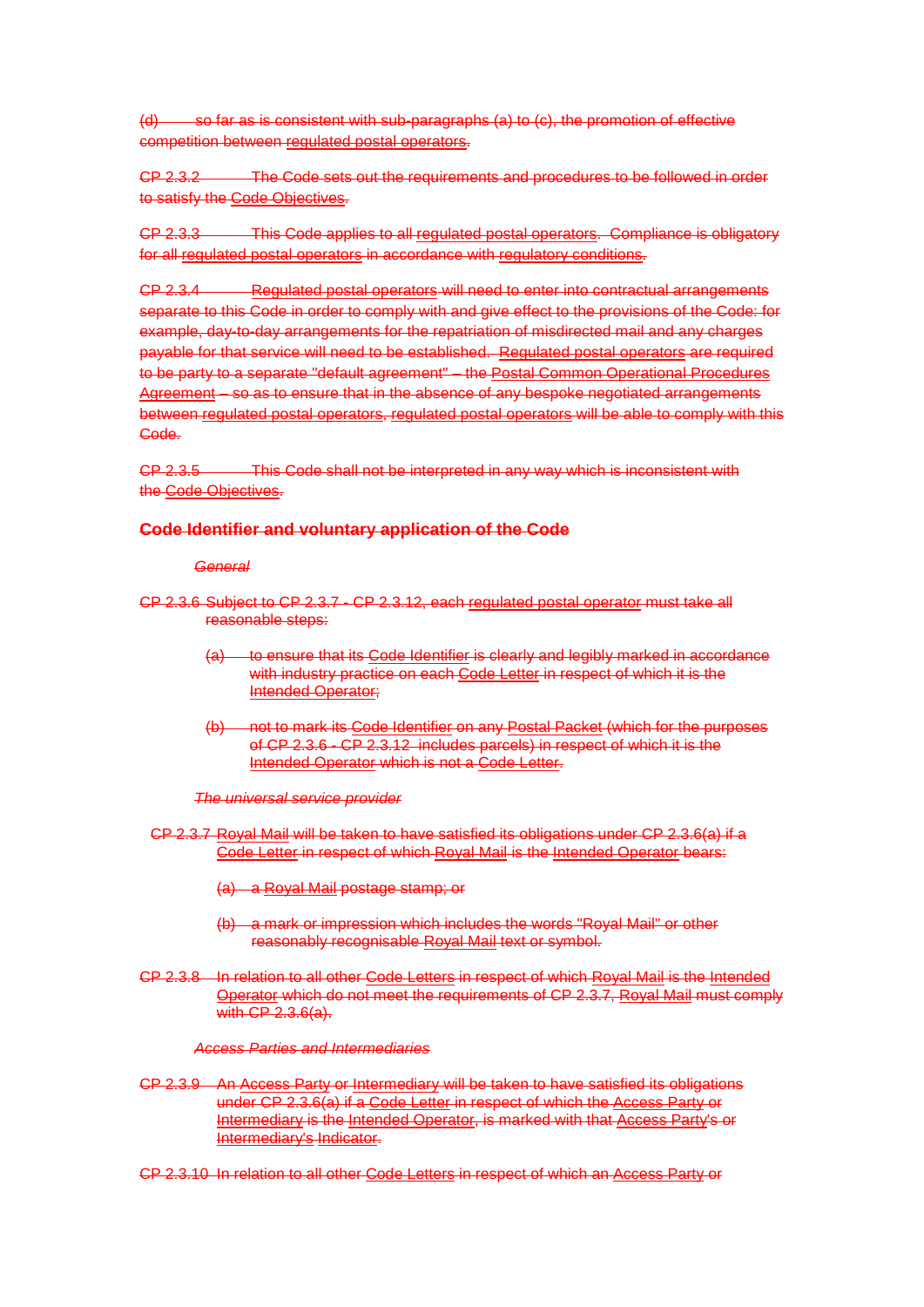Intermediary is the Intended Operator which do not meet the requirements of CP 2.3.9, that Access Party or Intermediary must comply with CP 2.3.6(a).

*Voluntary application of the Code* 

- CP 2.3.11 A regulated postal operator (other than the universal service provider acting in any capacity, and an Access Party and an Intermediary acting in those capacities) may elect to extend the application of the Code to **Voluntary Code Letters**.
- CP 2.3.12 If a regulated postal operator makes an election in accordance with CP 2.3.11, those Voluntary Code Letters in respect of which the election is made:
	- (a) must be clearly and legibly marked in accordance with industry practice with the relevant Code Identifier; and
	- (b) if so marked, shall be deemed to constitute for all purposes of this Code, Code Letters.

### **Treatment of Misdirected Code Letters**

- CP 2.3.13 Regulated postal operators must take all reasonable steps to ensure that Misdirected Code Letters are:
	- (a) returned to the Intended Operator; or
	- (b) if such return is not reasonably practicable, otherwise handled (including, where appropriate, delivered to the intended user)

in either case, in an efficient, economic and timely manner.

- CP 2.3.14 Regulated postal operators may:
	- (a) charge the relevant Intended Operator for the reasonable costs properly and reasonably incurred in returning or otherwise handling the relevant Misdirected Code Letter in accordance with CP 2.3.13;
	- (b) where in accordance with CP 2.3.13 they deliver or return the relevant Misdirected Code Letter to the relevant intended user or Sender, as the case may be, charge the user or Sender for such delivery or return on the same basis that they would be entitled to charge if they were the Intended Operator of the relevant Misdirected Code Letter.

### **Treatment of Miscollected Code Letters**

- CP 2.3.15 Regulated postal operators must take all reasonable steps to ensure that Miscollected Code Letters are returned to the Intended Operator or its customer, in either case, in an efficient, economic and timely manner.
- CP 2.3.16 Regulated postal operators may not charge for returning the relevant Miscollected Code Letters in accordance with CP 2.3.15.

#### **Customer Service Enquiries**

- CP 2.3.17 If a regulated postal operator receives a complaint or other enquiry in relation to a Code Letter that should have been made to another regulated postal operator, the regulated postal operator receiving the complaint or other enquiry shall:
	- (a) treat that complaint or other enquiry with the same degree of care and importance that it would if the complaint or other enquiry should have been made to that regulated postal operator;